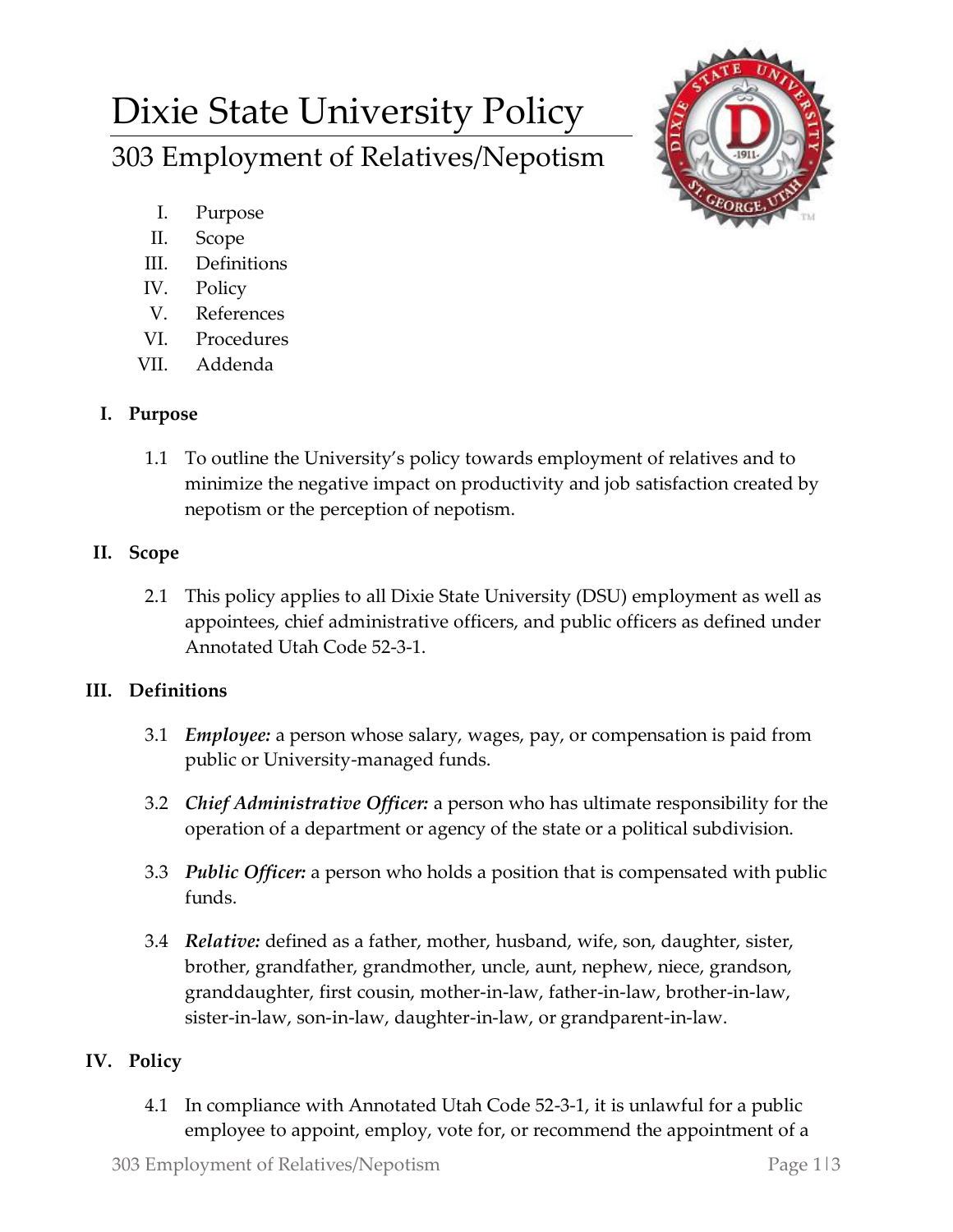relative in or to any position or employment when the salary, wages, pay or compensation of the relative will be paid from public funds and the relative will be directly supervised by a relative. The restraint extends further in that a subordinate supervisor may not hire the relative of a superior.

- 4.2 Exceptions to this policy may be granted as follows:
	- 4.2.1 The relative was employed before the public officer assumed his/her position and if the relative's appointment does not violate the provisions of this policy at the time of the appointment; or
	- 4.2.2 The relative will be employed for a period of twelve (12) weeks or less; or
	- 4.2.3 The relative is a volunteer as defined by the institution; or
	- 4.2.4 The applicable Vice President or President determines that the relative is the only qualified person to fill the position and/or that the supervisor is the only person available or the best qualified person to supervise the functions of the relative.
- 4.3 In compliance with Board of Regents policy, the President's spouse will be hired to perform related duties for the University at one dollar per year.

#### **V. References**

- 5.1 Annotated Utah Code 52-3-1
- 5.2 Utah System of Higher Education Regent Policy R205

#### **VI. Procedures**

- 6.1 Employees are required to disclose any relationship to existing DSU faculty and staff as part of completing new hire paperwork and/or completing application materials.
- 6.2 Exceptions must be requested in writing and submitted to the applicable Vice President or President, explaining the family relationship, the reasons for the exception, the relationship's effect on salary and classification determination, how performance appraisals and promotions will be handled, and how general supervision will be accomplished. This request must be approved before the relative can be hired.
- 6.3 If an exception is approved, the Human Resources Office will include both the written request and approval within the employee's personnel file.